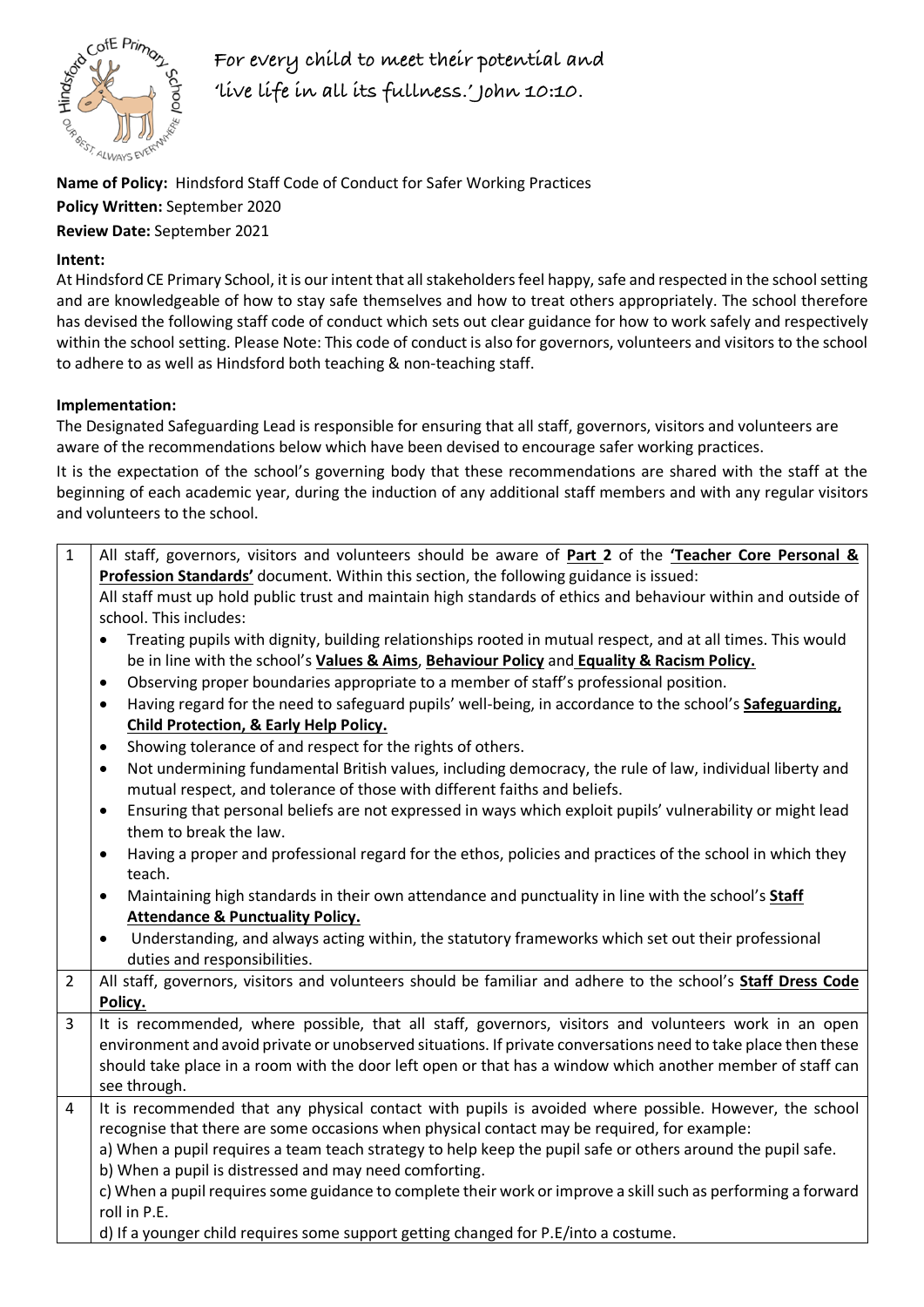|                | e) If a younger child or SEN pupil has an accident and requires some support changing their clothes. (Older<br>children should be encouraged to do this independently or the parent/carers of pupil should be called)                                                                                                                                                                                                                                               |
|----------------|---------------------------------------------------------------------------------------------------------------------------------------------------------------------------------------------------------------------------------------------------------------------------------------------------------------------------------------------------------------------------------------------------------------------------------------------------------------------|
|                | For team teach strategies (a), this should only be carried out by staff members that are trained and this must<br>be in-line the with school's <b>Positive Handling Policy.</b>                                                                                                                                                                                                                                                                                     |
|                | For a distressed pupil (b), supporting a pupil with their work (c) and supporting a younger pupil when getting<br>changed for PE/into a costume (d), staff are to use their professional judgement as what is appropriate and<br>have other another member of staff in the room with them.                                                                                                                                                                          |
|                | For a younger child or SEN Pupil who have had an accident (e) staff must adhere to the school's <b>Intimate Care</b><br>Policy before supporting the pupil.                                                                                                                                                                                                                                                                                                         |
| 5              | All staff, governors, visitors and volunteers will not be in the building by themselves with a pupil or in a car by<br>themselves. (If travelling in a car, the school's Educational Visits Policy should be adhered to which seeks<br>permission from the parent/carer and requires two members of staff to be present in the car at all times).                                                                                                                   |
| 6              | It is the expectation of the school that staff maintain a safe and appropriate distance with children regarding<br>relationship based on trust. Staff should not abuse this level of trust to encourage children to do anything<br>beyond what the curriculum and school policy dictates.                                                                                                                                                                           |
| $\overline{7}$ | Any showing of favoritism to any individual pupil would be deemed inappropriate.                                                                                                                                                                                                                                                                                                                                                                                    |
| 8              | Any giving of gifts or money would also be deemed inappropriate.                                                                                                                                                                                                                                                                                                                                                                                                    |
| 9              | All staff, governors, visitors and volunteers should conduct themselves in a manner that sets a good example<br>to pupils and should therefore should not be seen drinking, smoking, swearing or making rude comments or<br>speaking about school or individual pupils inappropriately whilst in the presence of children.                                                                                                                                          |
|                | Discussions that take place in the staffroom should also be professional and appropriate.                                                                                                                                                                                                                                                                                                                                                                           |
| 10             | All staff, governors, visitors and volunteers should not carry out home visits or contact parents/carers outside<br>of school time unless this visit has a clear purpose and is agreed by the Senior Leadership Team.                                                                                                                                                                                                                                               |
| 11             | It would be against school policy for any staff, governors, visitors and volunteer to engage in any rough or<br>sexually provocative games.                                                                                                                                                                                                                                                                                                                         |
| 12             | In line with the school's Staff Mobile Phone Policy staff, governors, visitors and volunteers must not have their                                                                                                                                                                                                                                                                                                                                                   |
|                | mobile phone on them when on the school premises. These must be locked away in lockers or held securely in<br>the school office. However, if a member of staff is on a school trip or residential, as part of maintaining good                                                                                                                                                                                                                                      |
|                | communication with the school and in case of emergencies, a staff member would have their mobile phone on<br>them, although this would be secure in their bag.                                                                                                                                                                                                                                                                                                      |
| 13             | All staff are responsible for the entrance of any non-staff members. This would include only allowing a visitor<br>into the school that has undertaken all the requirements set out in the schools Visitors Policy. It is the<br>responsibility of everyone to challenge any unknown adult in the building without the correct lanyard issued<br>to them and identification.                                                                                        |
| 14             | All staff, governors, visitors and volunteers must adhere to the school's Acceptable Staff Use of the Internet<br>Policy and Staff Social Networking Policy (Personal & School).                                                                                                                                                                                                                                                                                    |
| 15             | It is the expectation of the school that all staff, governors, visitors and volunteers must understand that, in<br>their role, they may be party to personal information of children, parents and staff of a safeguarding nature.<br>This is confidential information and must not be shared with others verbally, in a written form or via any social<br>networking sites or national press agencies. This is in line with the school's <b>Confidently Policy.</b> |
| 16             | In line with the school's GDPR Policy all staff, governors, visitors and volunteers must not share any data that                                                                                                                                                                                                                                                                                                                                                    |
|                | they have access to via the school's IT system or paper-based records of information with any other stakeholder<br>unless instructed to as set out in the policy.                                                                                                                                                                                                                                                                                                   |
| 17             | Only sanctions set out in the school's <b>Behaviour Policy</b> must be issued. Under no circumstances should any of<br>the following be issued to a pupil as a sanction:<br><b>Physical Punishment</b><br>$\qquad \qquad \blacksquare$<br>Making Fun, Teasing or Imitating<br>Humiliating<br>$\qquad \qquad \blacksquare$                                                                                                                                           |
| 18             | In line with the school's Taking Photographs Policy no staff, governor, visitor or volunteer should use a                                                                                                                                                                                                                                                                                                                                                           |
|                | personal device to take a photograph of a pupil. All photographs should only be taken and stored on a school<br>device.                                                                                                                                                                                                                                                                                                                                             |
|                |                                                                                                                                                                                                                                                                                                                                                                                                                                                                     |